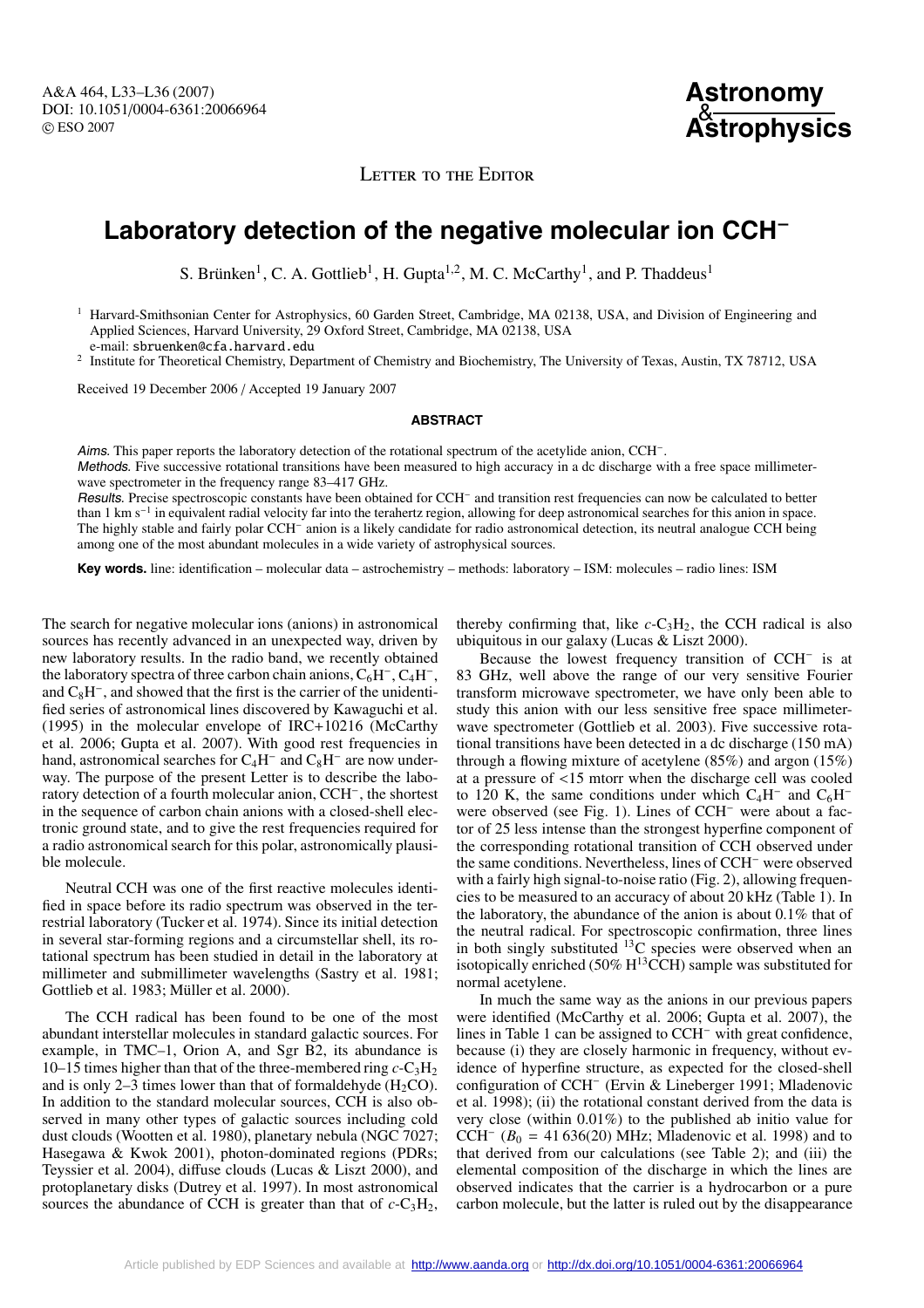

**Fig. 1.** Lower rotational energy levels of CCH−. The measured rotational transitions are indicated by arrows. Transitions that have been covered by published spectral line surveys towards various astronomical sources are marked with an asterisk.



**Fig. 2.** The  $J = 4 \leftarrow 3$  rotational transition of CCH<sup>−</sup> observed with the free space millimeter-wave spectrometer in an observation of 10 min. Owing to the modulation employed, the instrumental line shape is approximately the second derivative of a Lorentzian. The weak feature marked U, which is produced by the discharge along with CCH−, is unidentified.

of the lines when D replaces H in the discharge; and finally, (iv) conclusive quantitative confirmation of the assignment is provided by detection of the two single-carbon-13 isotopic species at exactly the expected isotope shifts and with the predicted centrifugal distortion (see McCarthy et al. 1995).

The spectroscopic constants of CCH<sup>−</sup> (Table 2) allow for accurate calculation of transition frequencies far into the terahertz region. The sixth-order centrifugal distortion constant *H* was not determined in the measurements here, but kept fixed at the theoretical value of Botschwina & Sebald (2006); its contribution to the calculated line frequencies is less than 1 km $^{-1}$  in equivalent

**Table 1.** Rotational frequencies of CCH−.

|          | Frequency   | $O-Ca$ |
|----------|-------------|--------|
| $J'-J''$ | (MHz)       | (kHz)  |
| $1 - 0$  | 83 278.094  | Q      |
| $2 - 1$  | 166 553.865 | 22     |
| $3 - 2$  | 249 824.940 | $-7$   |
| $4 - 3$  | 333 089.049 | $-21$  |
|          | 416 343.896 | 11     |

Note. Estimated  $1\sigma$  uncertainties in the measured line frequencies are 20 kHz. *<sup>a</sup>* Calculated from the spectroscopic constants in Table 2.



**Fig. 3.** Enhancement  $(\xi)$  in the line intensity of the anion  $(A)$  relative to the corresponding neutral radical (N). Plotted is the ratio of the square of the dipole moments divided by the partition functions. The ratio is independent of temperature for CCH and C<sub>4</sub>H owing to the <sup>2</sup>Σ ground state of the neutral species, but depends on temperature for  $C_6H$  and  $C_8H$  in the <sup>2</sup> $\Pi$  ground state.

radial velocity for frequencies below 2 THz, comparable to the calculated uncertainty of the predictions. The present work now allows for deep searches for CCH<sup>−</sup> in essentially all astronomical sources.

As for the longer carbon chain anions, line intensities of the closed-shell CCH<sup>−</sup> benefit from the collapse of fine and hyperfine structure, and from the nearly four-fold larger dipole moment than that of the CCH radical (3.09 D for the anion (Mladenovic et al. 1998); versus 0.77 D for the neutral (Woon 1995)). As a result, lines of CCH<sup>−</sup> are roughly 50 times stronger than those of CCH per unit abundance, an effect that is largely independent of the rotational temperature of the source, as shown in Fig. 3, and facilitates the detection of the anion in space.

The CCH<sup>−</sup> anion seems to be a particularly good candidate for astronomical detection because of its high stability against photo detachment, owing to the high electron affinity of ∼3 eV of neutral CCH (Rienstra-Kiracofe et al. 2002), but also because it fails to react with molecular hydrogen, the most abundant molecule in space. Gas phase reaction rate measurements by Barckholtz et al. (2001) yield upper limits of only  $k < 10^{-13}$  cm<sup>3</sup> s<sup>-1</sup> for the reaction of CCH<sup>-</sup> (and longer carbon chain anions) with  $H_2$ , making this reaction a negligible destruction process for CCH−.

Recently Morisawa et al. (2005) performed a dedicated search for CCH<sup>−</sup> towards the cold dark cloud L134N and the star-forming region Sgr B2 (M) with the Nobeyama 45 m and the IRAM 30 m telescopes. Although their search was centered on a frequency calculated from the theoretical structure (Mladenovic et al. 1998), the  $J = 1-0$  line (83278.1 MHz, Table 1) lies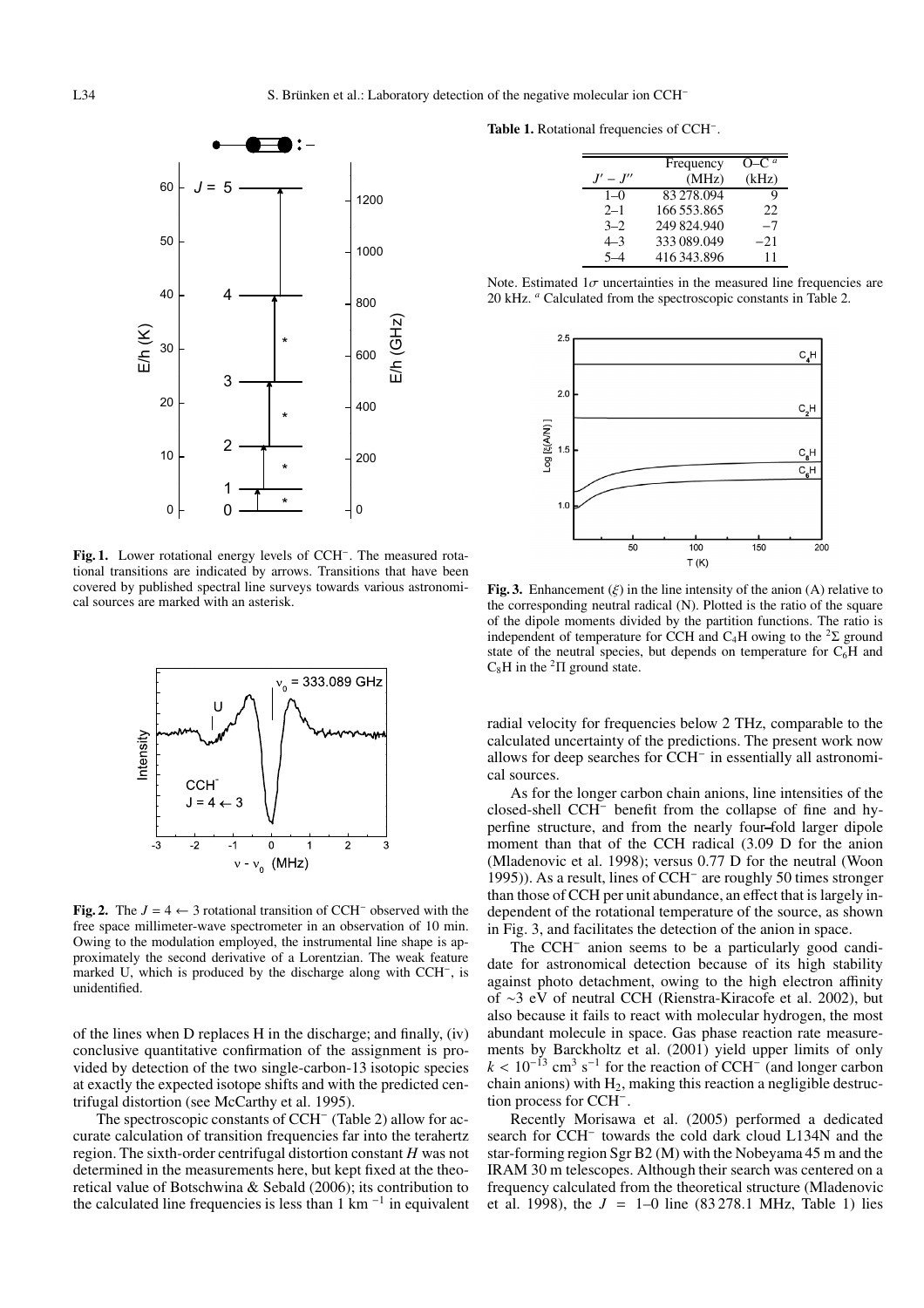**Table 2.** Spectroscopic constants (in MHz) and dipole moment (in Debye) of CCH−.

| $CCH^-$  |               |                                     | $^{13}$ CCH $^{-}$         |                                                     | $C^{13}CH^-$ |               |                                       |
|----------|---------------|-------------------------------------|----------------------------|-----------------------------------------------------|--------------|---------------|---------------------------------------|
| Constant | Laboratory    | Theoretical                         |                            | Theoretical <sup><math>a</math></sup><br>Laboratory |              | Laboratory    | Theoretical <sup><math>a</math></sup> |
|          |               | This work <sup><math>a</math></sup> | Previous work <sup>b</sup> |                                                     |              |               |                                       |
|          | 41 639.237(4) | 41 636.1                            | 41636                      | 40 111.413(7)                                       | 40 108.4     | 40 637.441(5) | 40 635.1                              |
| $10^3D$  | 96.97(9)      | 93                                  | 96.3                       | 90.0(2)                                             | 87           | 92.6(2)       | 89                                    |
| $10^6H$  | $[0.13]^{c}$  |                                     | 0.13                       |                                                     |              |               |                                       |
|          |               | $-3.1$                              | $-3.1$                     |                                                     |              |               |                                       |

<sup>a</sup> From a quantum calculation (at the CCSD(T)/cc-pCVQZ level), corrected for vibration-rotation effects.<br><sup>b</sup> From variational calculations (with the CCSD(T)/250 cGTO potential energy surface) (Mladenovic et al. 1998), *H* PEF by Botschwina & Sebald (2006).

*<sup>c</sup>* Constrained to the theoretical value.

**Table 3.** Column density limits on CCH−.

| Source        | Frequency | $E_{\rm up}/k$ | $\mu^2 S$ | $T^*$ | $\Delta v$   | $T_{\rm rot}$ | $N_{\rm lim}$                 | Telescope     | Ref.                     |
|---------------|-----------|----------------|-----------|-------|--------------|---------------|-------------------------------|---------------|--------------------------|
|               | (MHz)     | (K)            | $(D^2)$   | (mK)  | $(kms^{-1})$ | (K)           | $(10^{12}$ cm <sup>-2</sup> ) |               |                          |
| L134N         | 83278     | 4              | 9.6       | 63    | 0.6          |               | 0.09                          | Nobeyama 45 m | Morisawa et al. (2005)   |
| Sgr B2(M)     | 83278     | 4              | 9.6       | 240   | 13           | 100           | 40                            | Nobeyama 45 m | Morisawa et al. (2005)   |
|               | 249825    | 24             | 28.7      | 100   | 20           | 100           | 3.0                           | $SEST15$ m    | Nummelin et al. (1998)   |
|               | 333089    | 40             | 38.3      | 200   | 20           | 100           | 4.0                           | CSO 10.4 m    | Sutton et al. (1991)     |
| $IRC + 10216$ | 83278     | 4              | 9.6       | 5     | 30           | 20            | 0.4                           | IRAM 30 m     | Cernicharo $(2006)^a$    |
|               | 166554    | 12             | 19.1      | 100   | 30           | 20            | 3.0                           | IRAM 30 m     | Cernicharo et al. (2000) |
|               | 333089    | 40             | 38.3      | 200   | 30           | 20            | 6.0                           | $CSO$ 10.4 m  | Groesbeck et al. (1994)  |
| Orion KL      | 83 278    | 4              | 9.6       | 50    | 5.           | 10            | 0.4                           | $NRAO$ 11 m   | Turner (1991)            |
|               | 333089    | 40             | 38.3      | 500   |              | 10            | 9.5                           | $CSO$ 10.4 m  | Schilke et al. (1997)    |

*<sup>a</sup>* Corresponds to published data by Cernicharo et al. (2004).

within their bandwidth. Our laboratory measurements show that the weak feature that Morisama et al. observed towards L134N is not CCH−: the frequency of this astronomical line differs from the measured frequency by ∼7 MHz, or 60 times the linewidth in this source. From the noise level at the CCH<sup>−</sup> line position we estimate that the anion/neutral ratio is <0.2% in L134N on the assumption that  $N$  (CCH) =  $5 \times 10^{13}$  cm<sup>-2</sup> (Dickens et al. 2000). Similarly, the upper limit for this ratio in Sgr B2 (M) is  $<5\%$  for  $N$  (CCH) =  $7.8 \times 10^{14}$  cm<sup>-2</sup> (Sutton et al. 1991).

We found no evidence of CCH<sup>−</sup> in published spectral line surveys of standard molecular galactic sources. Limits on the column densities of CCH<sup>−</sup> are summarized in Table 3. In Sgr B2 (M), a better constraint on the anion-to-neutral ratio of  $\langle 0.4\%$  is obtained from an upper limit for the 3–2 transition of <100 mK (Nummelin et al. 1998): *N* (CCH−) < 3.0 ×  $10^{12}$  cm<sup>-2</sup>. Lines of C<sub>6</sub>H<sup>-</sup> are quite strong in IRC+10216, so we also examined published surveys of this source (Cernicharo et al. 2000; Groesbeck et al. 1994; Cernicharo et al. 2004). The best limit for CCH<sup>−</sup> is the one obtained from the 1–0 transition (Cernicharo 2006; Cernicharo et al. 2004), which yields  $N$  (CCH<sup>−</sup>) < 4 × 10<sup>11</sup> cm<sup>−2</sup>. The ratio of the anion to the neutral in IRC+10216 of <0.01% (for an assumed column density of CCH of  $5 \times 10^{15}$  cm<sup>-2</sup>; Cernicharo et al. 2000), is more than two orders of magnitude smaller than that found for  $C_6H^-$ . Unfortunately there is no survey data above 50 GHz in TMC–1, the other source in which  $C_6H^-$  has been found. In Orion A, the CCH radical is quite abundant ( $N$  (CCH) = (3–4)×10<sup>14</sup> cm<sup>-2</sup>; Ziurys et al. 1982), so the spectral line surveys were examined for possible evidence of CCH−. The 1–0 and 3–2 transitions of CCH<sup>−</sup> were covered in two separate surveys of Orion KL (Turner 1991; Schilke et al. 1997). On the assumption that CCH<sup>−</sup> is present in the same extended region as CCH, we estimate that  $N$ (CCH<sup>-</sup>) <  $4 \times 10^{11}$  cm<sup>-2</sup> and the anion/neutral ratio

is <0.1%. From the published spectra in L134N, Orion KL, and Sgr B2 (M), our limit for the ratio of CCH<sup>−</sup> to CCH is  $<(0.1-0.4)\%$ , which is about 10 times higher than that derived for IRC+10216.

In conclusion, we find anion-to-neutral ratios for CCH<sup>−</sup> in all investigated sources of more than one order of magnitude lower than found for the longer chain  $C_6H^-$ , which is about a few percent in IRC+10216 and TMC-1. This result is consistent with a simple set of assumptions about the formation of these two anions, specifically: (i) both CCH<sup> $-$ </sup> and C<sub>6</sub>H<sup> $-$ </sup> result from the competition between electron attachment to the parent neutral molecule and subsequent photodetachment; (ii) the photodetachment rates for  $CCH^-$  and  $C_6H^-$  do not much differ, because the electron affinities for CCH (2.969 eV) and  $C_6H$  (3.809 eV) are not very different (Rienstra-Kiracofe et al. 2002); and (iii) the electron attachment rate for CCH, however, is much lower than that for  $C_6H$ , because of the much lower density of excited vibrational states. To clarify this simple picture, or to rule it out, much better astronomical observations than those now available are needed. Radio surveys of a variety of molecular sources at the frequencies given here are an obvious place to start. Deep integrations should improve the present limits by half an order of magnitude or more, or may ultimately yield the detection of CCH<sup>-</sup> in space.

*Acknowledgements.* We gratefully acknowledge continuing conversations with A. Dalgarno, E. Herbst, and W. Klemperer on the subject of negative ions in space and related issues. We thank J. F. Stanton for guidance with the quantum calculations and K. Higgins for the use of his workstations. We are grateful to J. Cernicharo and P. Botschwina for providing us with unpublished data. This work is supported by National Science Foundation Grant CHE-0353693; additional support is provided by the Robert A. Welch Foundation through a grant to J. F. Stanton at the University of Texas. S. B. is grateful to the Harvard College Observatory for the 2005 Menzel fellowship.